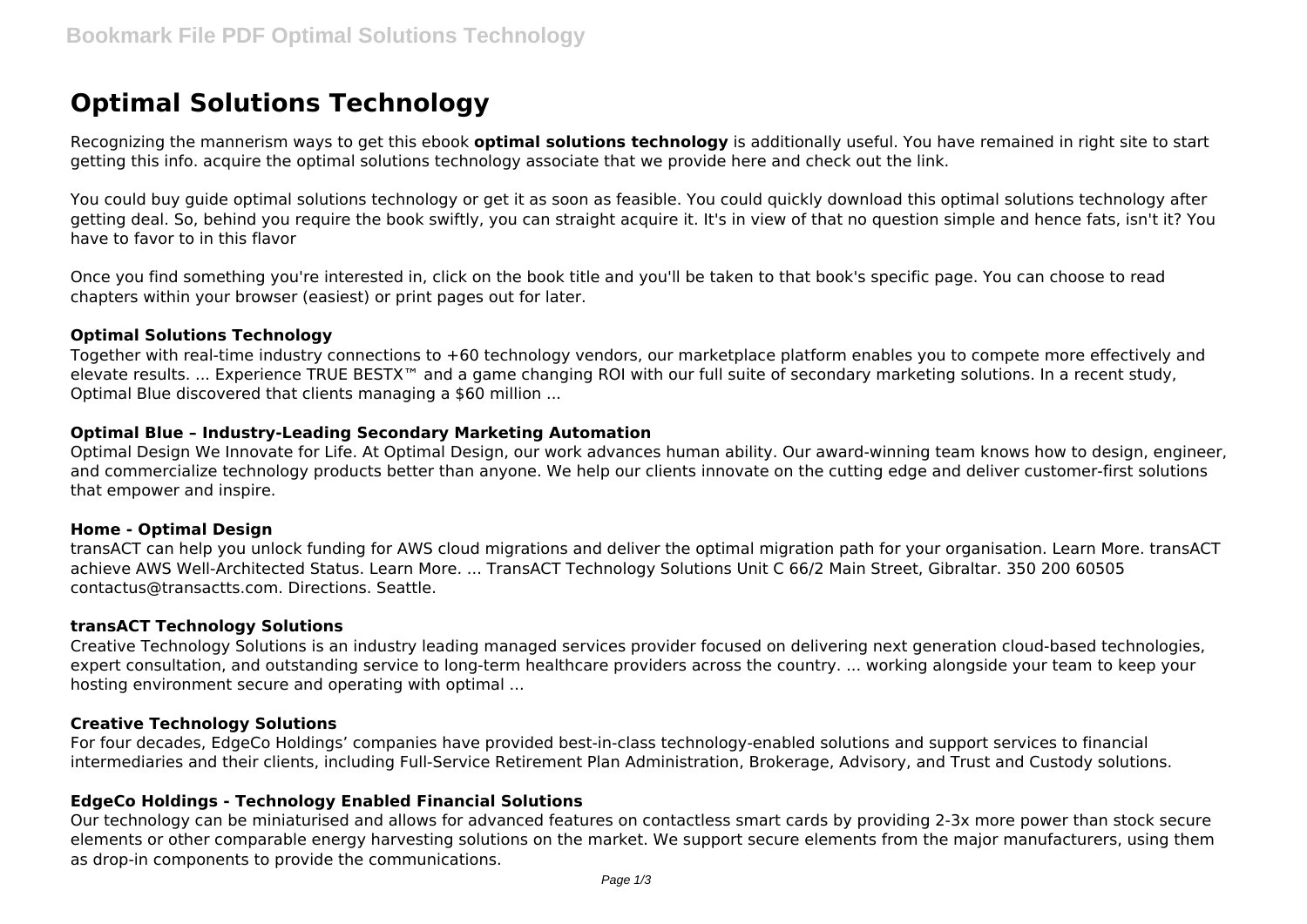## **Freevolt - Scalable technology to enable innovative smart card solutions**

Axletree Solutions is a top financial technology solutions provider offering services like bank connectivity, enterprise financial management, & business intelligence. Español (Spanish) ... future-proof solutions to manage your financial messaging with optimal efficiency. Get future-ready. Read More. Our Solutions Our Services. Bank Connectivity

## **Financial Technology Solutions | Axletree Solutions**

Commercial Video Solutions. Hero Program. IoT Solutions. IoT Gateways. DISTRIBUTE. ... What are the recommended Canon EOS-5D Mark II camera settings to obtain optimal image quality? We recommend the following settings: ... Technicolor unites industry-leading artistry with cutting-edge technology and innovation to unleash extraordinary ...

## **Cinestyle Download | Technicolor**

Inde are specialists in enterprise IT & cloud technology solutions with enterprise-level technical specialists ready to work with your IT team across technology platforms. ... Our end-user computing specialists work with you to develop the optimal combination of Bring Your Own Device, Consumerisation of IT, Mobility, work-life balance and Cloud ...

# **Inde Technology | Specialist Enterprise IT & Cloud Technology Solutions**

Dedicated service and support guiding you from start to finish. From voice, data, cybersecurity and wireless service plans to equipment, installation and management services, RealCom Solutions becomes part of your team to optimize and enhance your telecommunications and technology solutions.

## **RealCom Solutions**

Engage with our business and technology experts for more information on solutions that will help you address today's challenges while preparing for the future. TriZetto® Learning Services In today's dynamic healthcare environment, it's challenging to maintain a skilled workforce.

# **Healthcare Technology Solutions | Cognizant**

There are two types of weighing technology typically used in LIW feeders: analog strain-gauge technology and digital vibrating-wire technology. The key is that the higher the resolution of weight measurement and the faster those weight measurements are taken, the better the information that will be provided to the control algorithm and the ...

# **How to Troubleshoot Your Feeder to Achieve Optimal Performance**

Water Technology provides expert insight and practical environmental water solutions for Australia's ground, surface and coastal water challenges. Learn more now. 1300 198 413

# **Coastal & Environmental Water Solutions | Water Technology**

All your technology staffing solutions in one place; Extend your team with resources you can trust, in 1 week; Flexibility and access to global talent; A project manager is included without extra cost; ISO 9001:2008 processes; At Optimal Virtual Employee, we understand that superior IT outsourcing services are about much more than superior coding.

# **Optimal Virtual Employee**